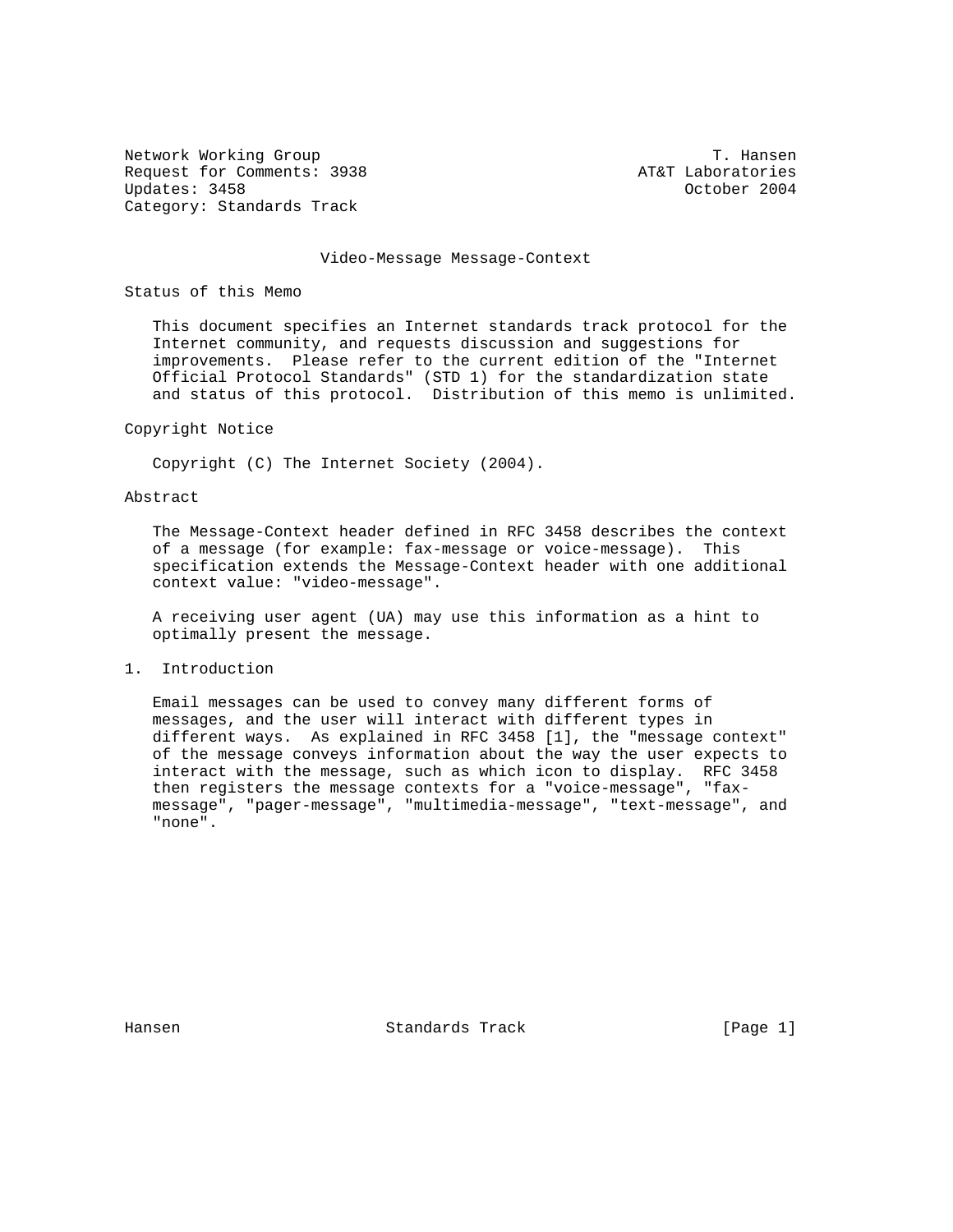2. Video Message

 One form of email is a message that consists mostly of a video stream. Examples of services that send video email are those connected to cell phones that capture video streams, and video email services that use webcams attached to a PC. These email messages currently consist of two flavors, both of which can be properly considered a video message:

- 1. those that embed the video stream internally within the message as a body part, and
- 2. those whose video stream is stored on a third party's video server.

 However, none of the existing message contexts properly identify such video messages. This specification extends the Message-Context header with one additional context value: video-message.

- 3. IANA Considerations
- 3.1. Message-Context

 As specified in RFC 3458 [1], this document registers "video-message" in the "Internet Message Context Types" repository.

 Message-Context class name: video-message

Summary of the message class:

 Indicates a message whose primary content is a video mail message. The primary content is video data. The context is usually a message recorded on a video camera, or a message whose primary purpose is to contain an external reference to a message recorded on a video camera.

 Person & email address to contact for further information: Tony Hansen, tony+msgctxt@maillennium.att.com.

4. Security Considerations

 This header is intended to be an indicator of message context only. As such, it is only a hint and requires no behavior on the part of a message user agent.

Hansen Standards Track [Page 2]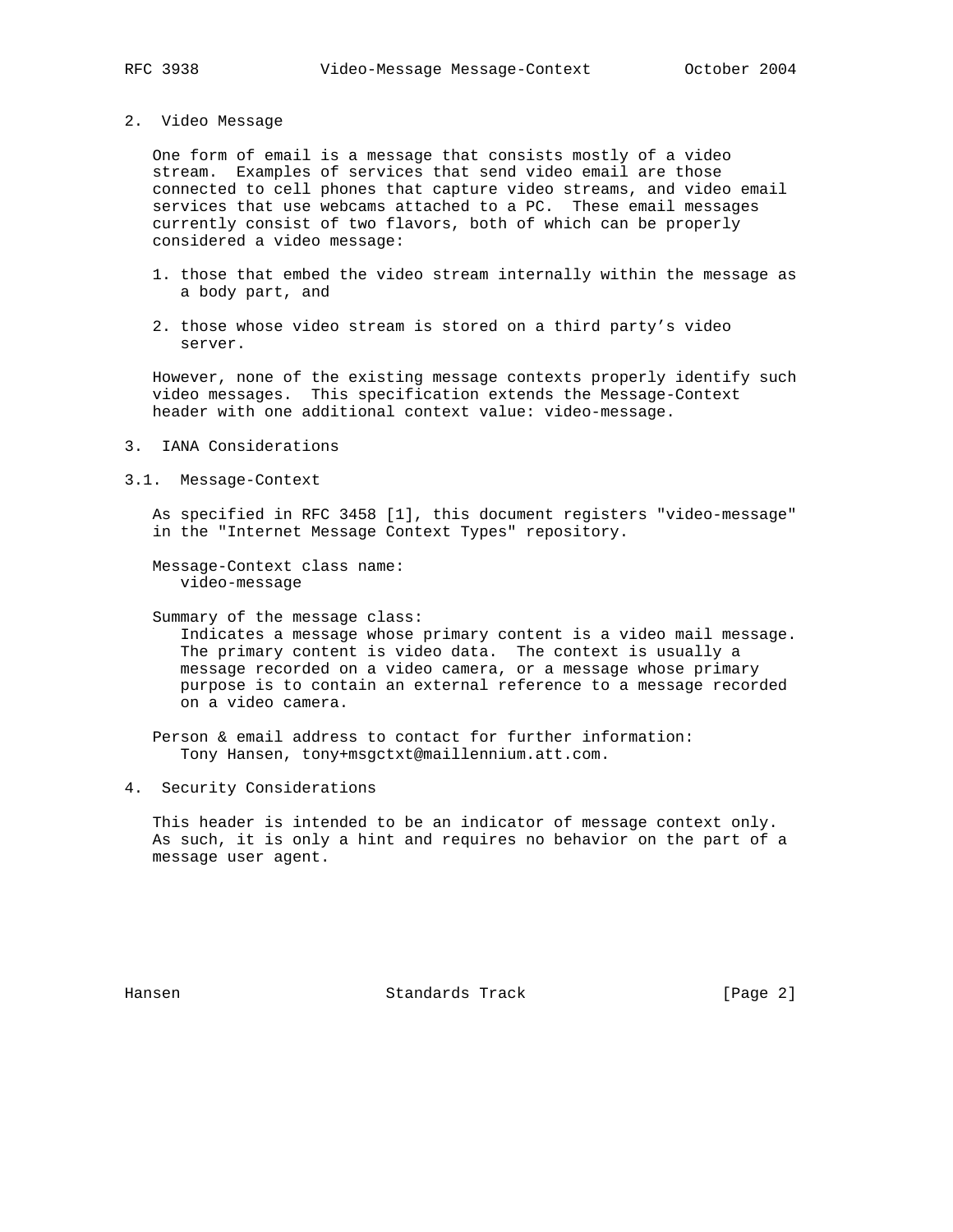# 5. Normative References

- [1] Burger, E., Candell, E., Eliot, C., and G. Klyne, "Message Context for Internet Mail", RFC 3458, January 2003.
- 6. Author's Address

 Tony Hansen AT&T Laboratories 200 Laurel Ave. Middletown, NJ 07748 USA

EMail: tony+msgctxt@maillennium.att.com

Hansen Standards Track [Page 3]